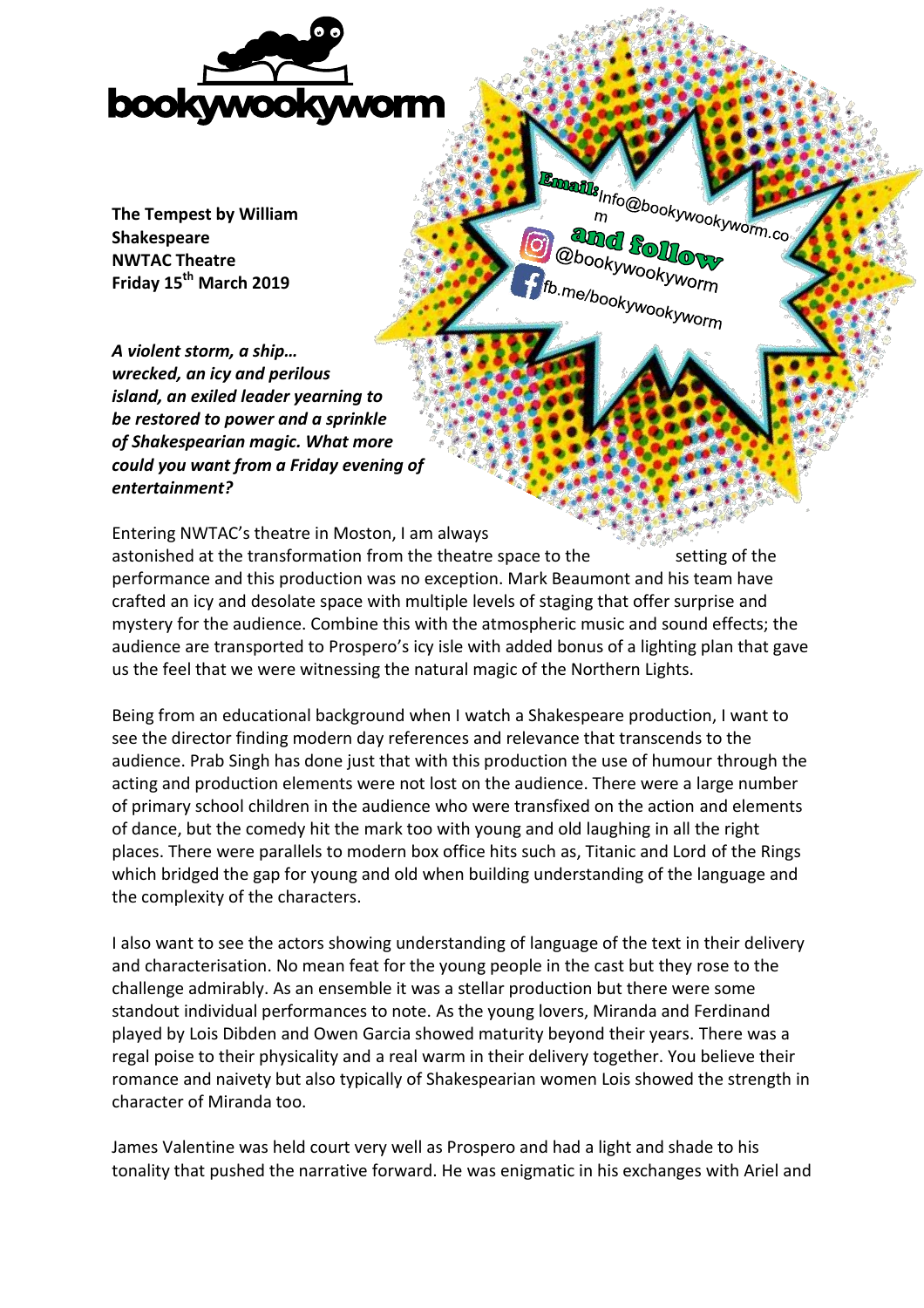then at the same time you almost felt sorry for 'slave' Caliban who was 'tortured' by Prospero. Valentine certainly made the audience feel his frustration but also that he would wield his mighty staff if pushed.

Young Alfie Cook portrayed the drunk Stephano with great comedy timing. His understanding and delivery of the dialogue was fantastic. The partnership between him and the always exceptional Liam Watson (Caliban) made for some hilarious moments particularly Stephano encouraging Caliban to drink his stash of

man.

alcohol taken from the ship. Watson and Prab Singh

have guided Cook well during rehearsals to ensure that his

character hits the mark. I am excited for what the future holds for this young

**Rills**Info@bookywookyworm.co

and follow **@bookywookyworm** 

tb.me/bookywookyworm

The starts of the show were both Liam Watson (Caliban) and Eva Carty (Ariel). Watson delivered his monstrous character with ease. His characterisation had surprises up his sleeve that both horrified and excited his audience. The unpredictability of the character was shown through his 'Gollum-esque' movements and tone which made Caliban pathetic in comparison to the charismatic, Ariel that Carty delivered. Carty should be immensely proud of her performance of Ariel. Modern and charming she had the audience in the palm of her hand. Her comedy timing and movement around the text was exceptional and the young audience were completely entranced by her so much so that they cheered when she was set free and there were sounds of 'awwws' when she thanked her master, Prospero.

If you are looking for a production that delivers on every level and takes the audience to a new world filled with magic and mystery, then this is your show. The blend of new and old, comedy and horror are perfect for an audience of any age.

*Emma Lees @ bookywookyworm – Education, Theatre and Reading Practitioner.*